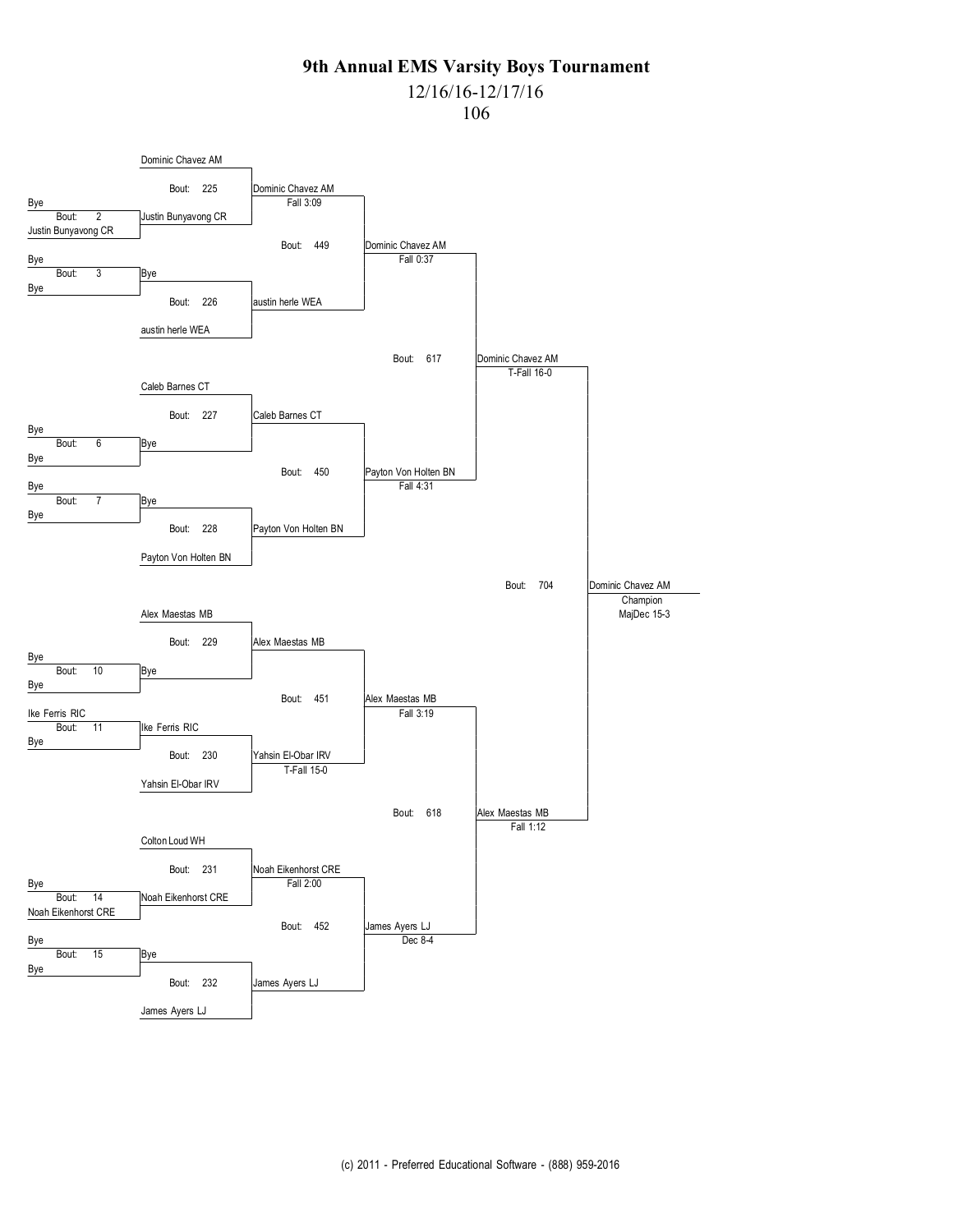# 12/16/16-12/17/16

106



- Place Winners - 1st Dominic Chavez AM 2nd Alex Maestas MB 3rd Payton Von Holten BN 4th James Ayers LJ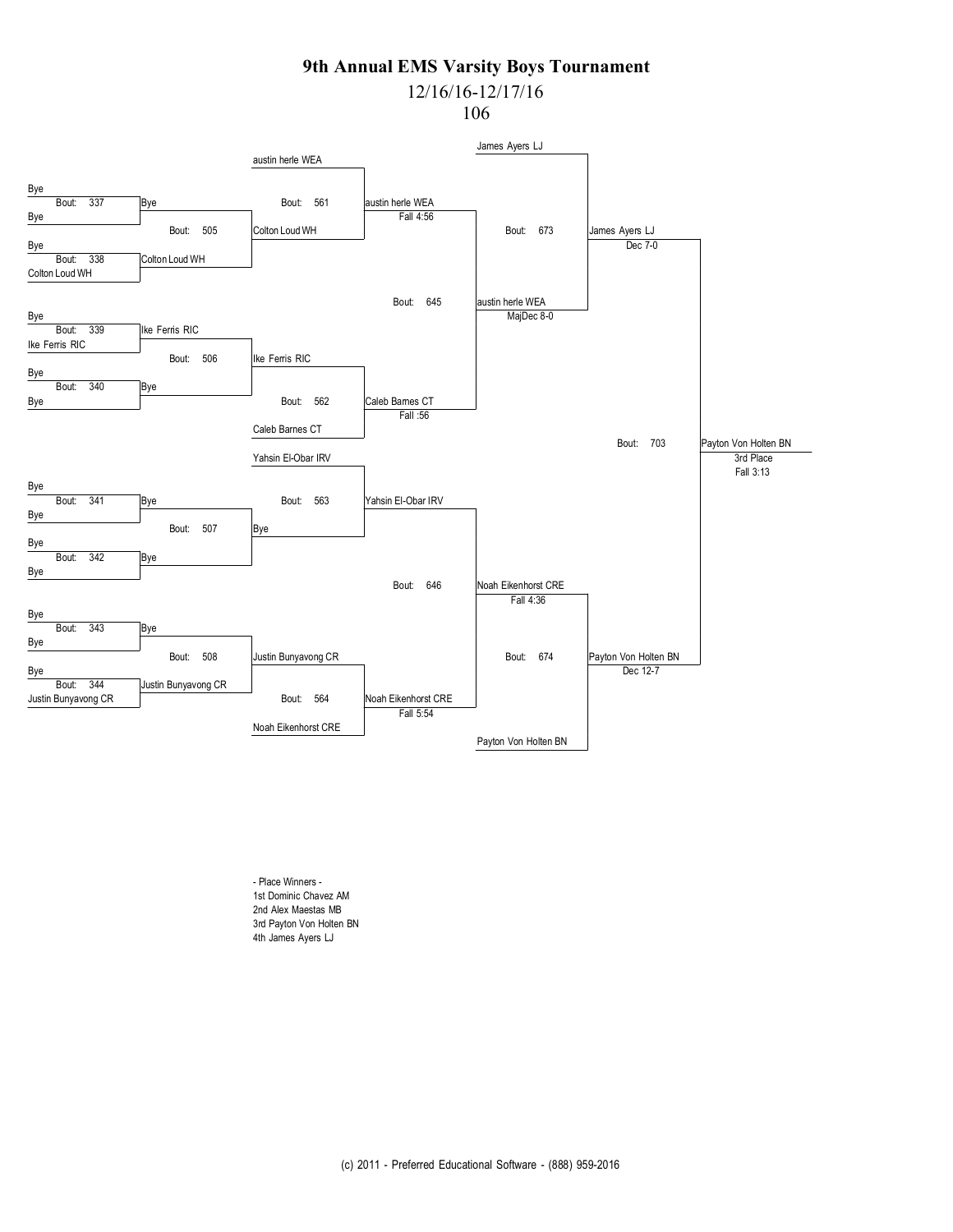# 12/16/16-12/17/16

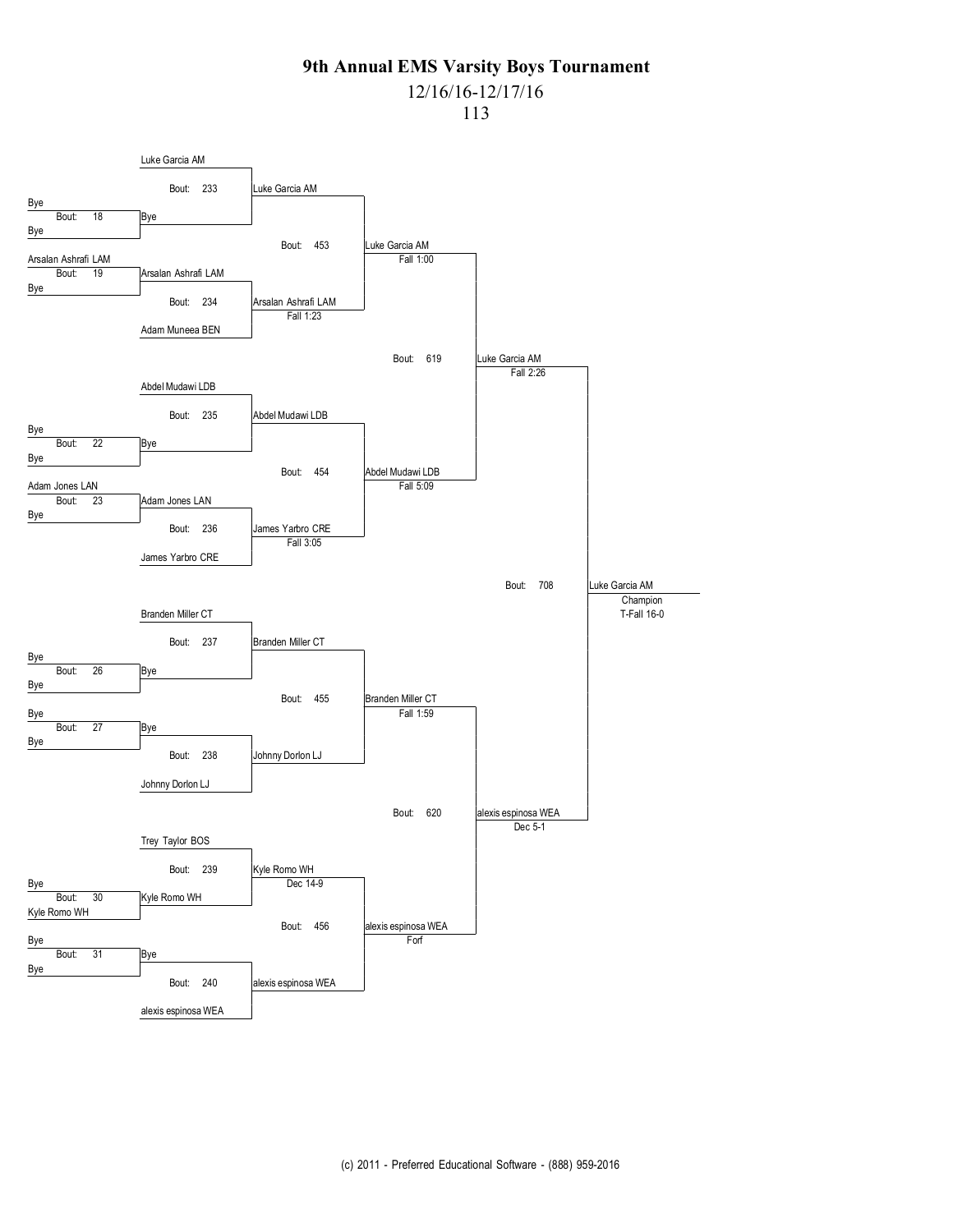12/16/16-12/17/16

113



- Place Winners - 1st Luke Garcia AM 2nd alexis espinosa WEA 3rd Abdel Mudawi LDB 4th James Yarbro CRE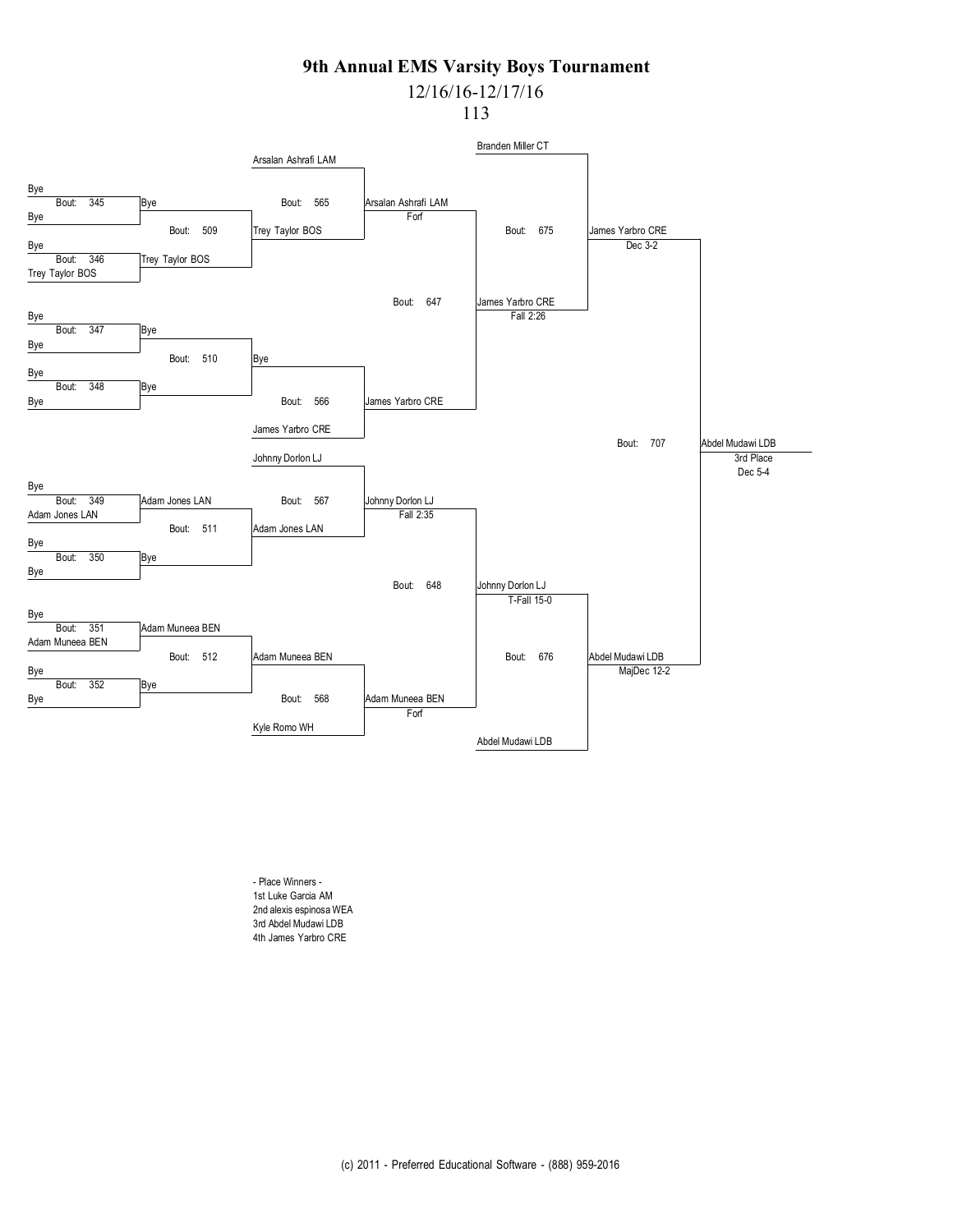### 12/16/16-12/17/16

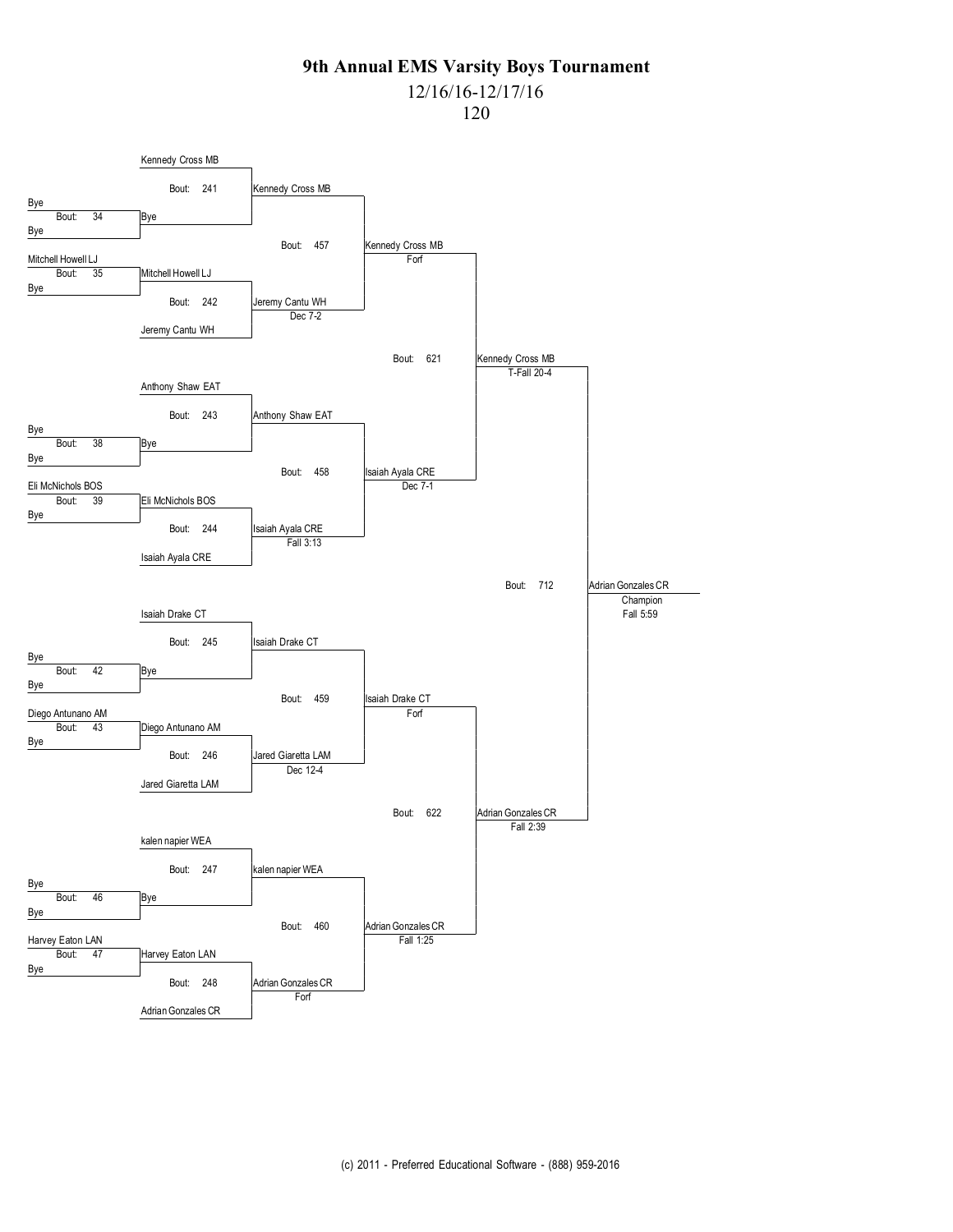# 12/16/16-12/17/16

120



- Place Winners - 1st Adrian Gonzales CR 2nd Kennedy Cross MB 3rd Isaiah Drake CT 4th Isaiah Ayala CRE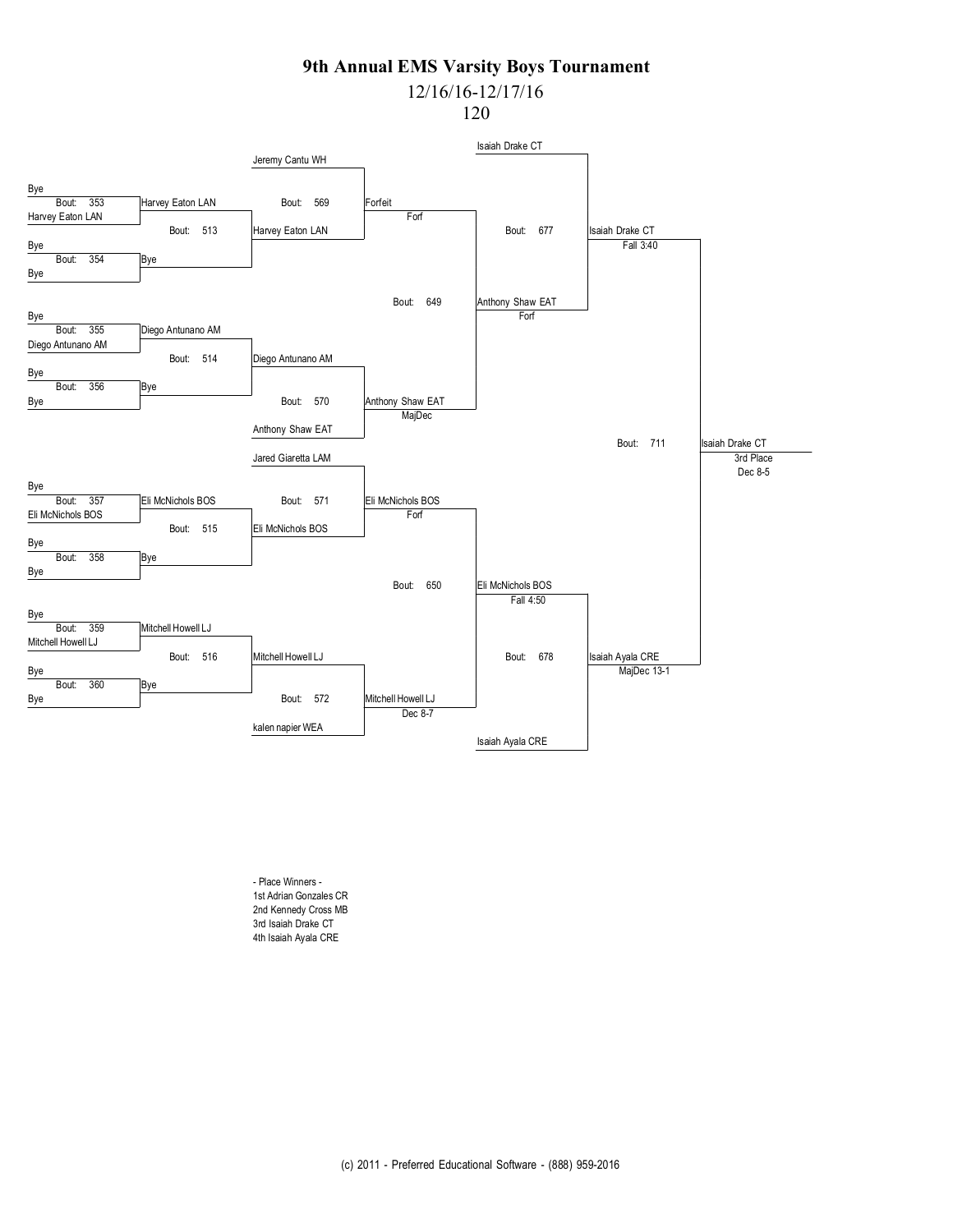## 12/16/16-12/17/16

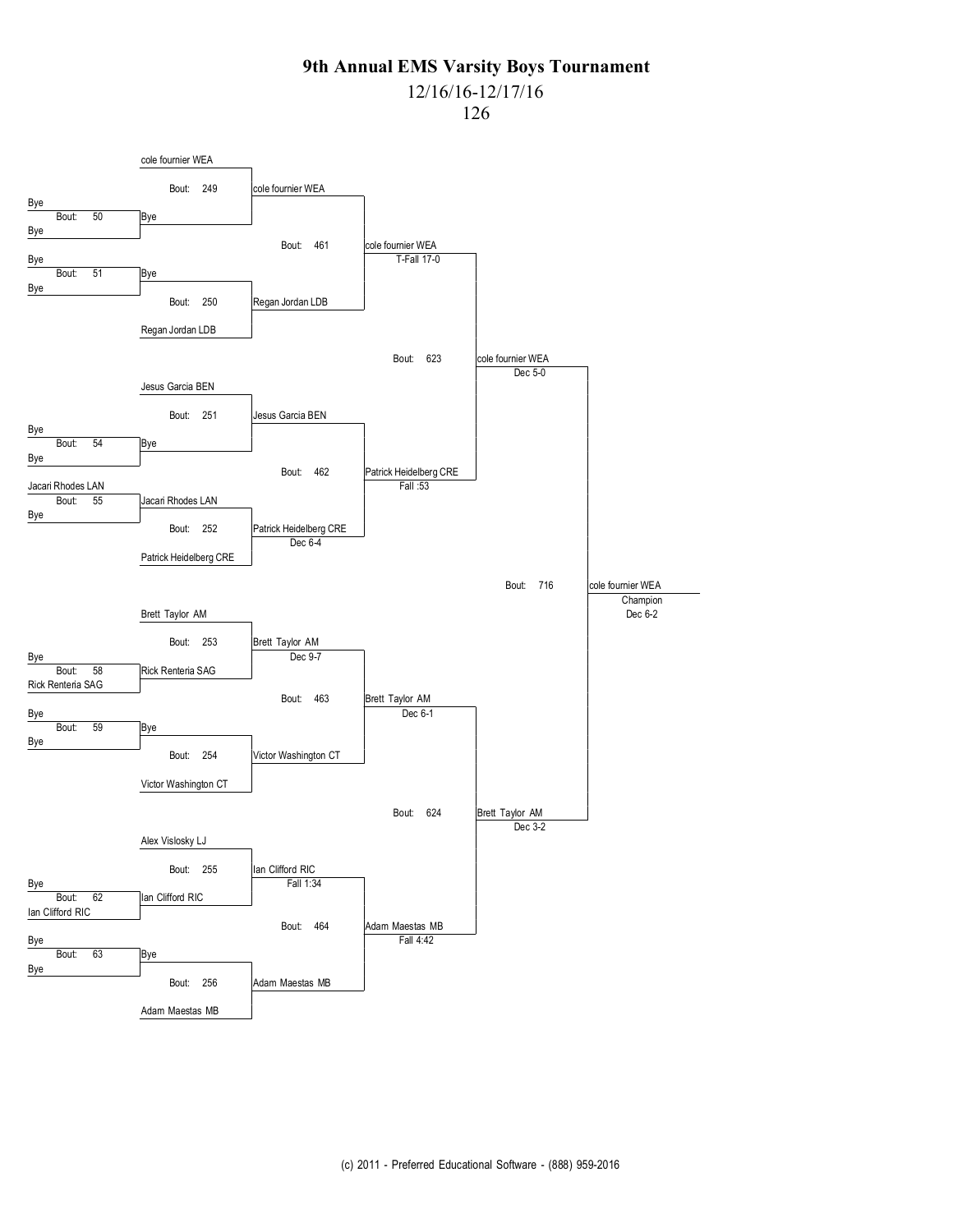# 12/16/16-12/17/16

126



- Place Winners - 1st cole fournier WEA 2nd Brett Taylor AM 3rd Adam Maestas MB 4th Victor Washington CT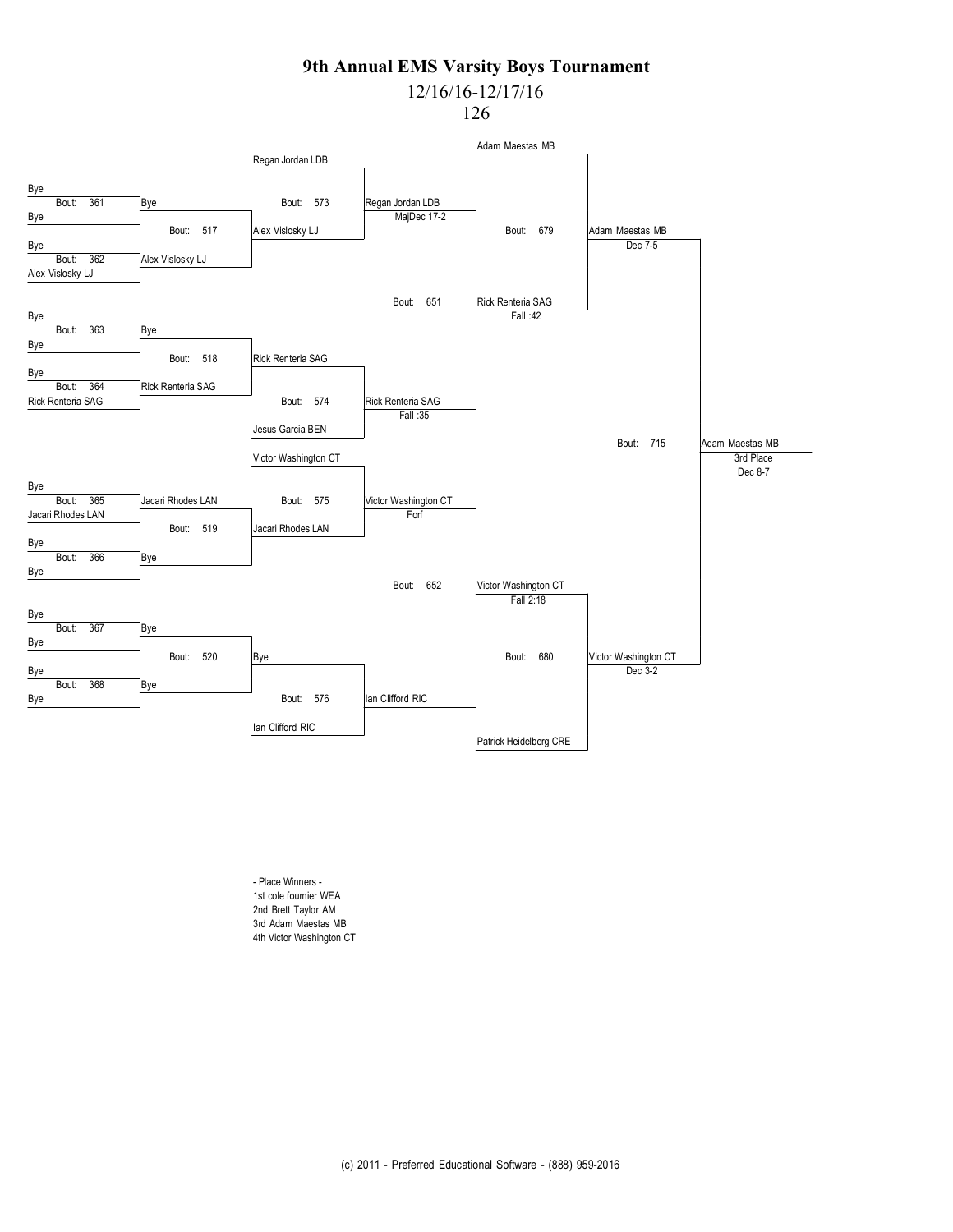## 12/16/16-12/17/16

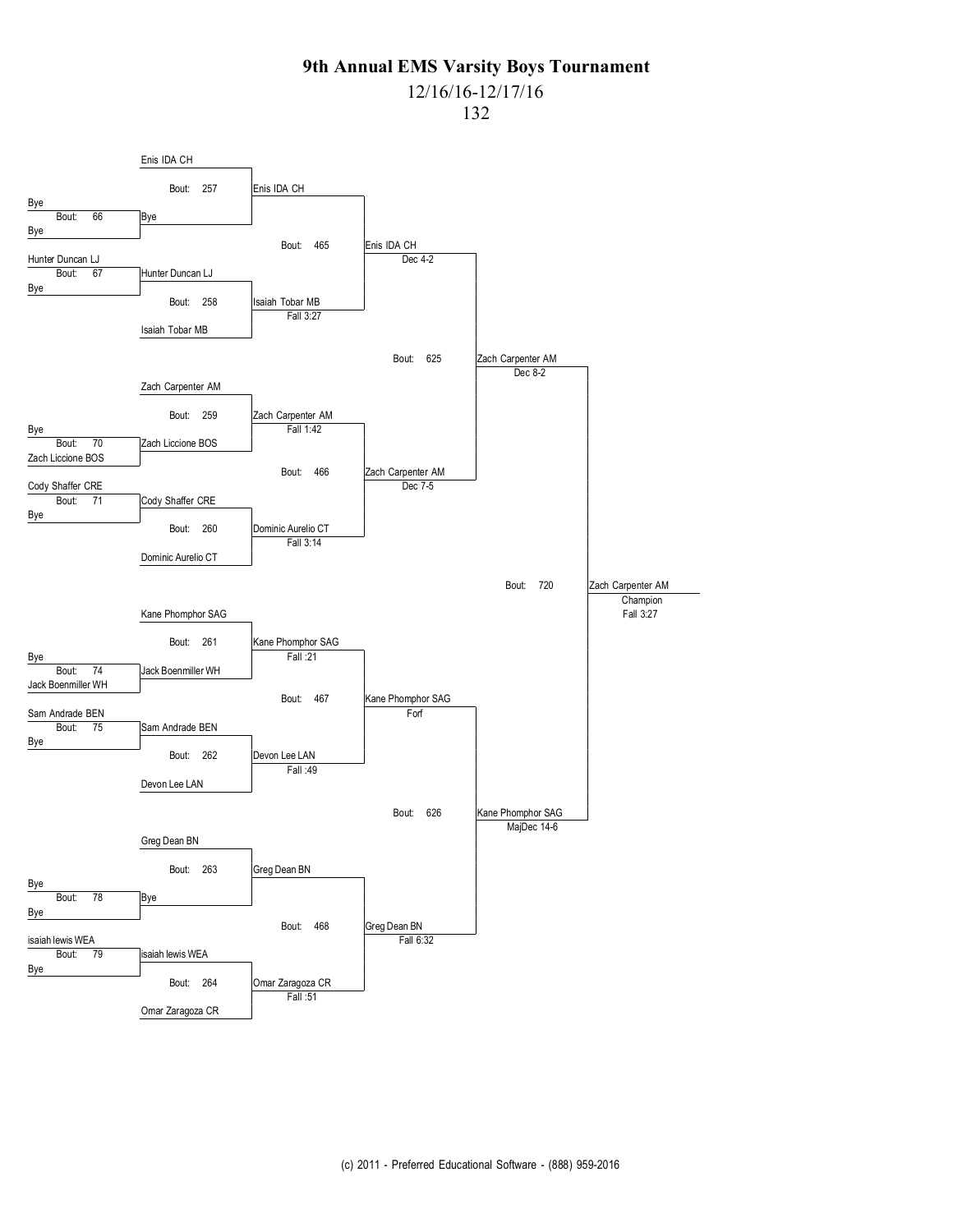# 12/16/16-12/17/16

132



- Place Winners - 1st Zach Carpenter AM 2nd Kane Phomphor SAG 3rd Enis IDA CH 4th Isaiah Tobar MB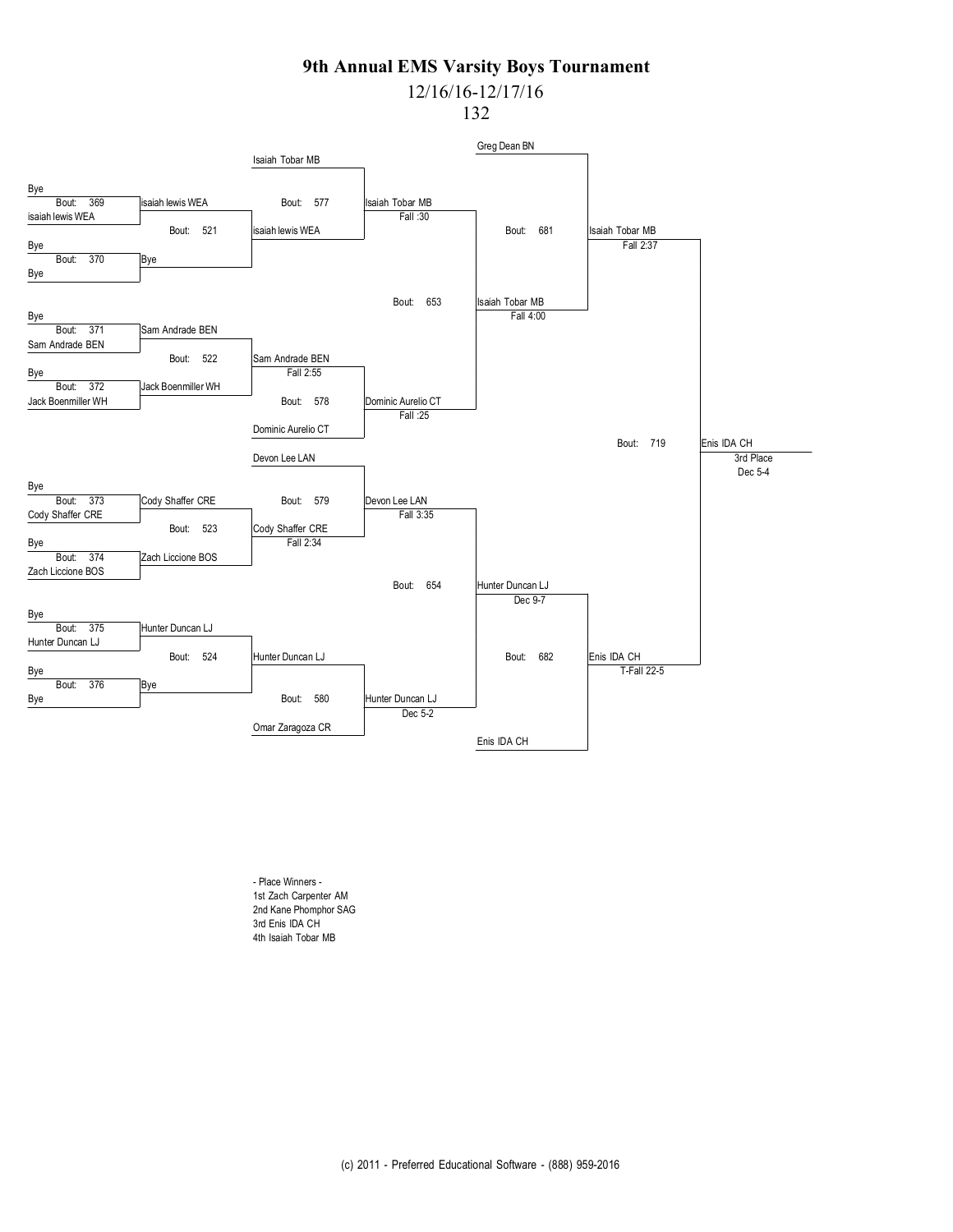## 12/16/16-12/17/16

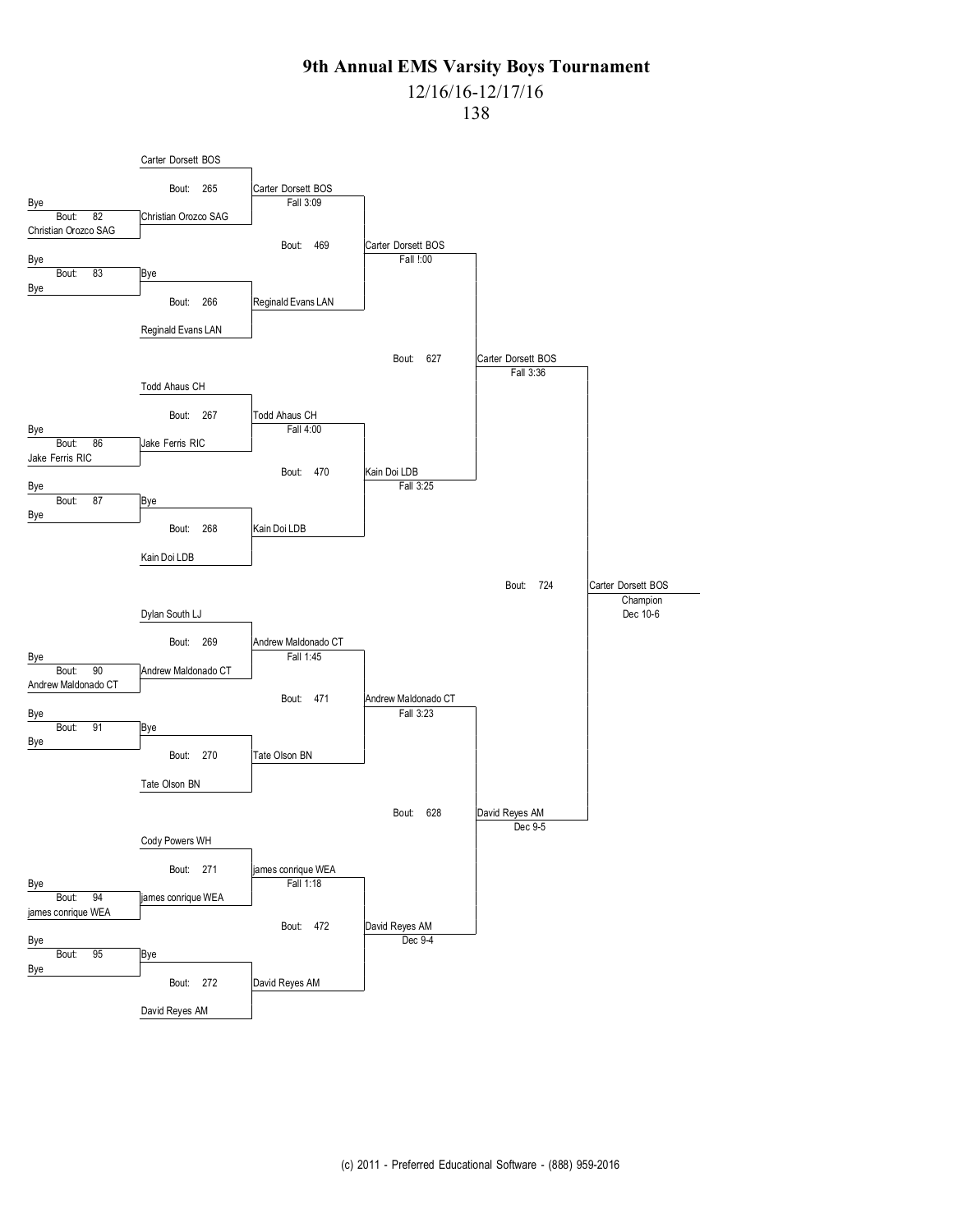# 12/16/16-12/17/16

138



- Place Winners - 1st Carter Dorsett BOS 2nd David Reyes AM 3rd Andrew Maldonado CT 4th james conrique WEA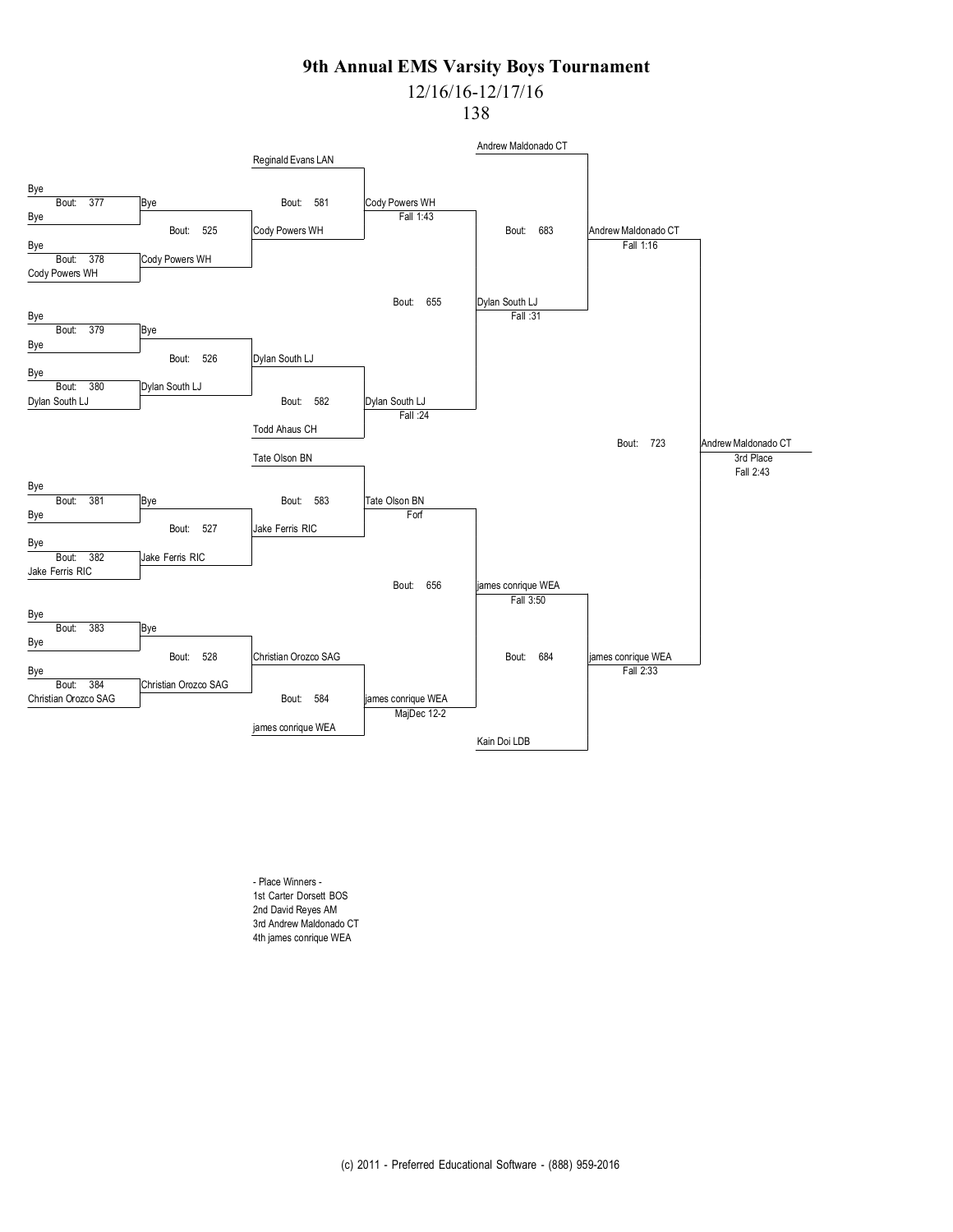# 12/16/16-12/17/16

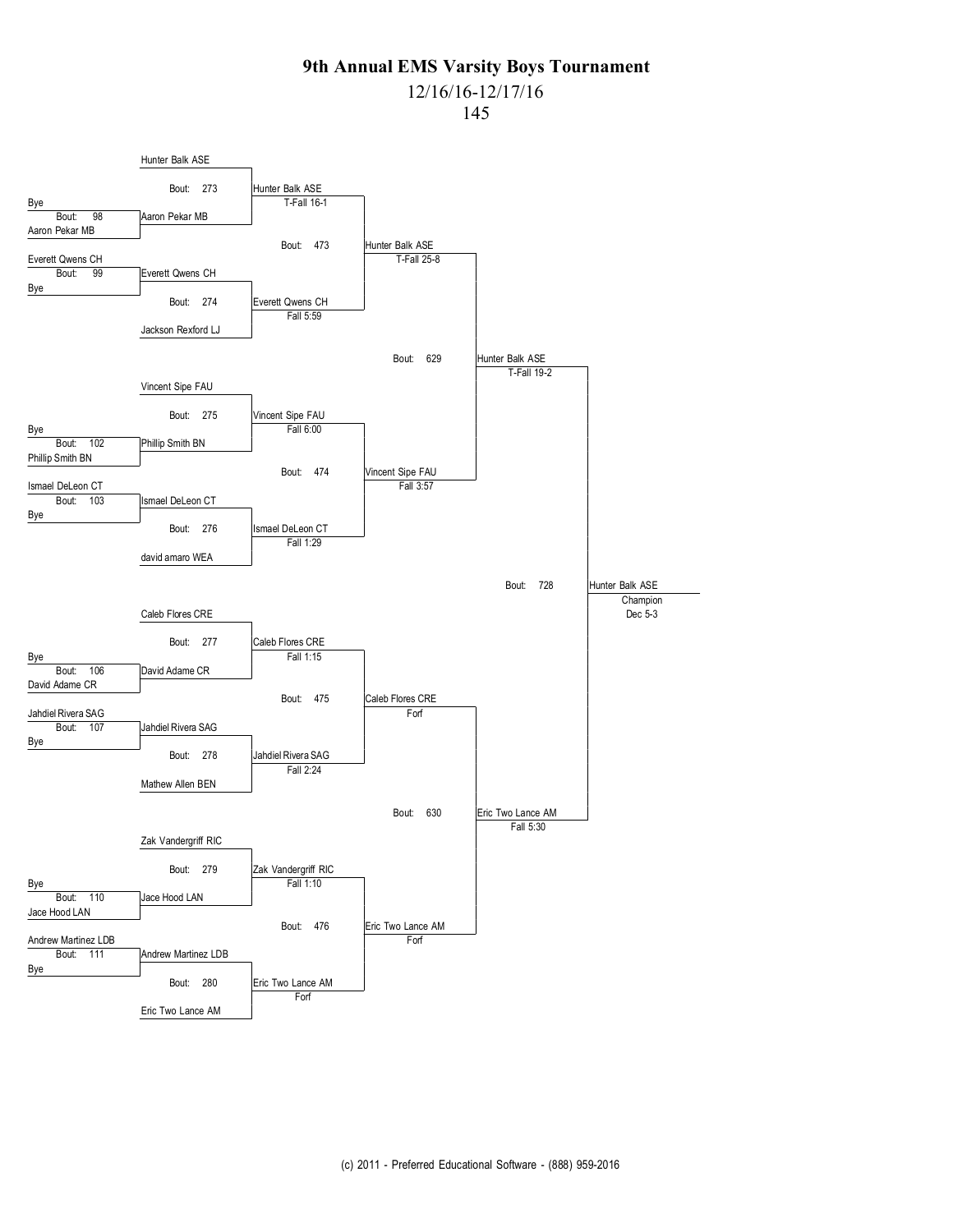# 12/16/16-12/17/16

145



- Place Winners - 1st Hunter Balk ASE 2nd Eric Two Lance AM 3rd Vincent Sipe FAU 4th Caleb Flores CRE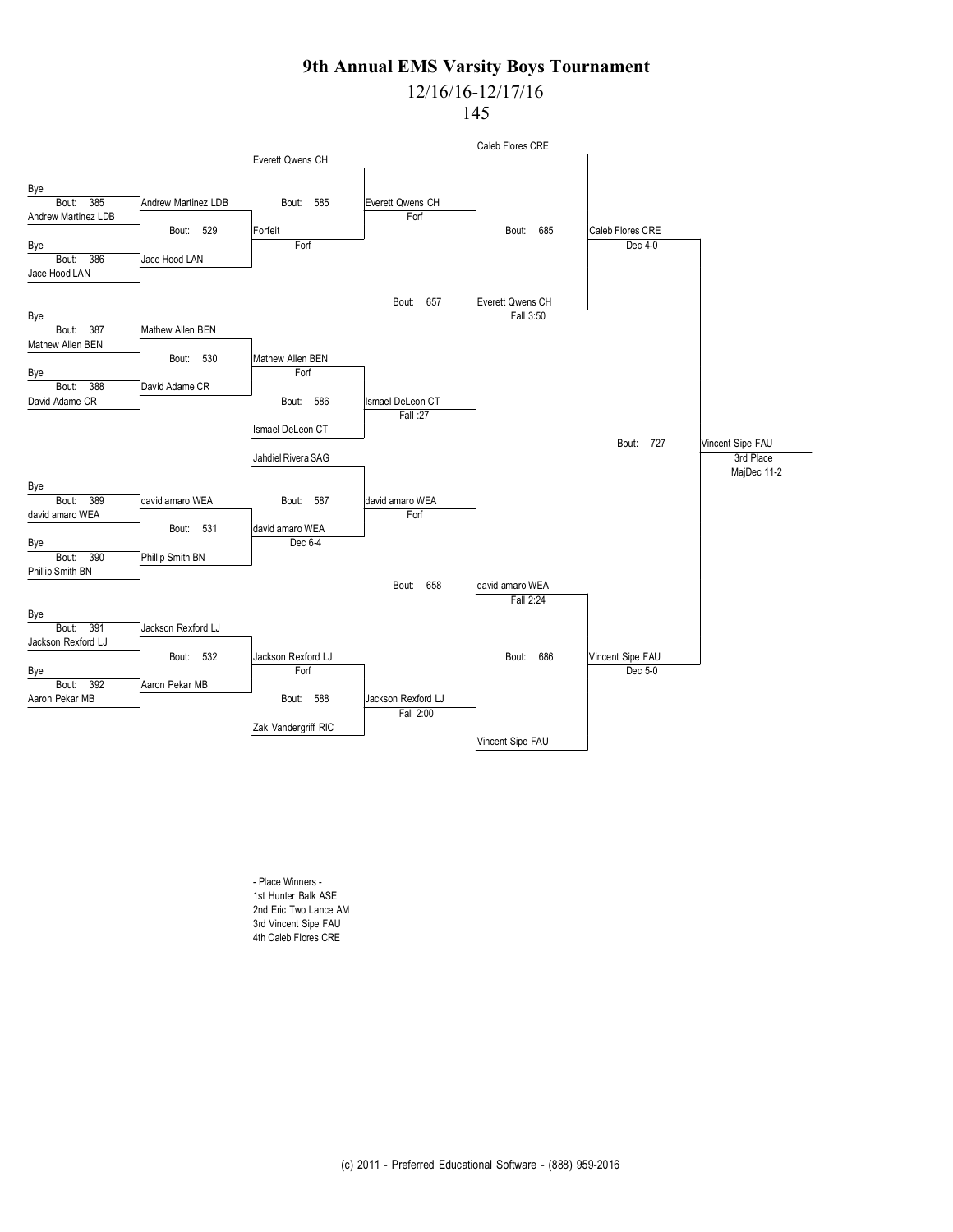# 12/16/16-12/17/16

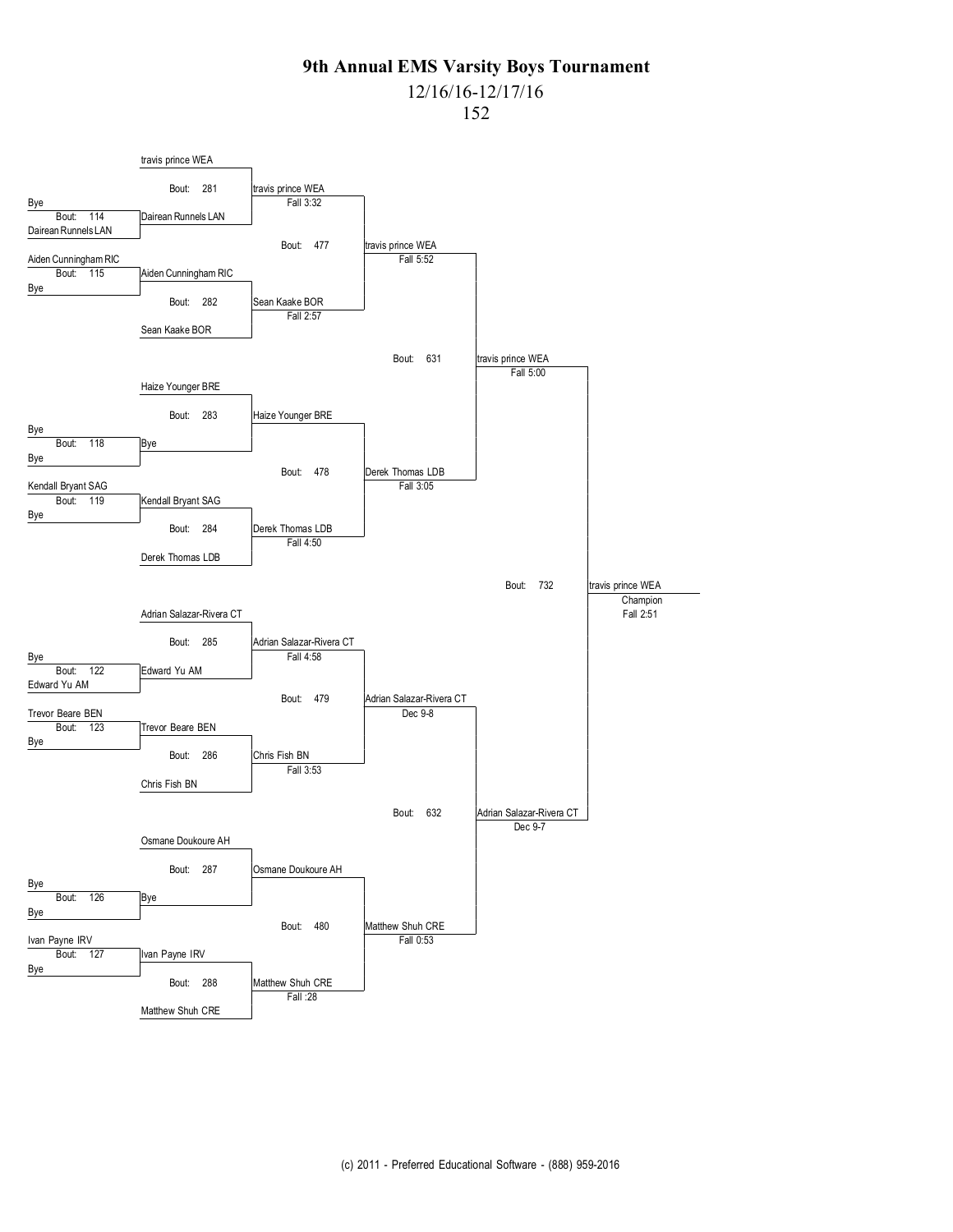# 12/16/16-12/17/16

152



- Place Winners - 1st travis prince WEA 2nd Adrian Salazar-Rivera CT 3rd Sean Kaake BOR 4th Derek Thomas LDB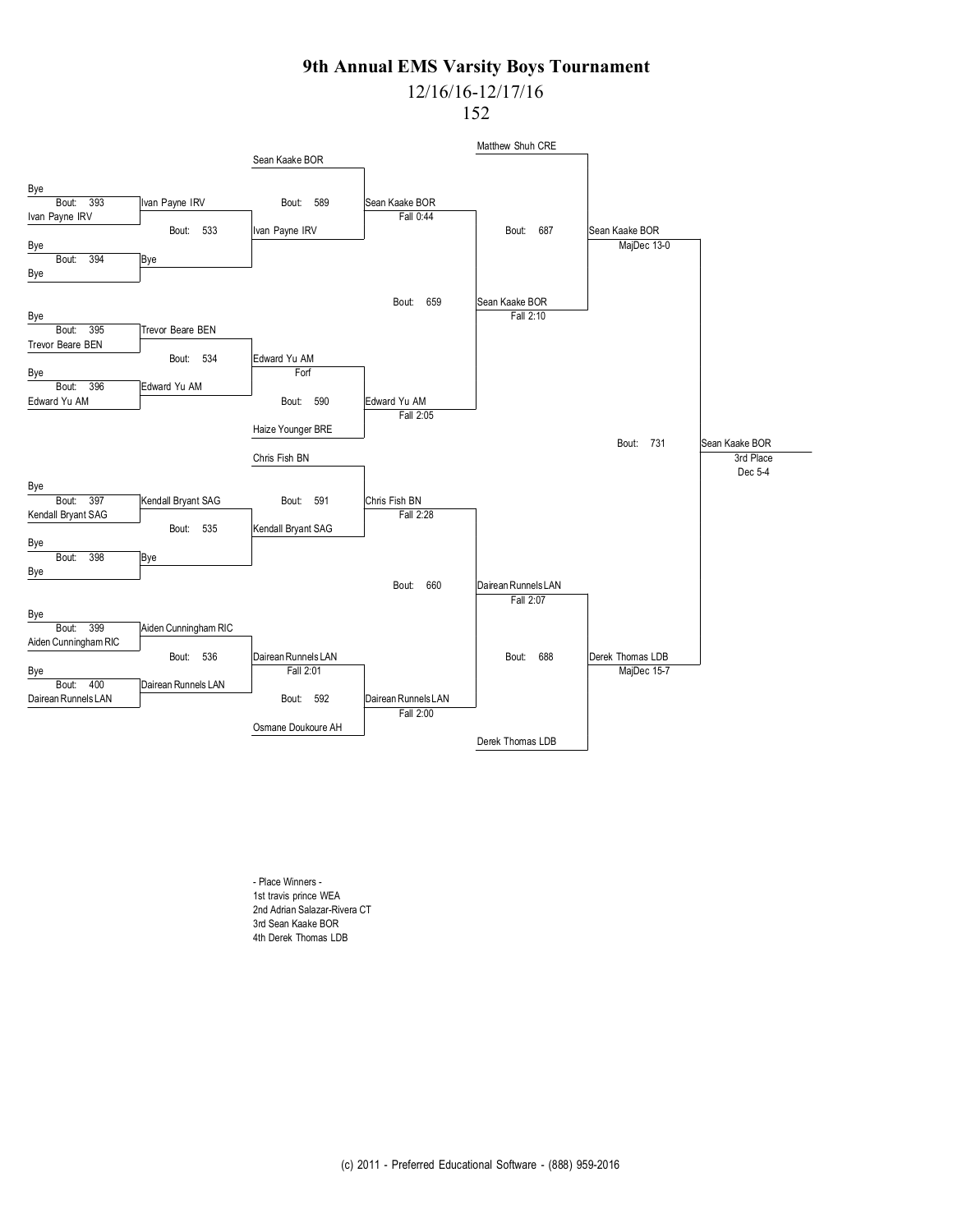### 12/16/16-12/17/16

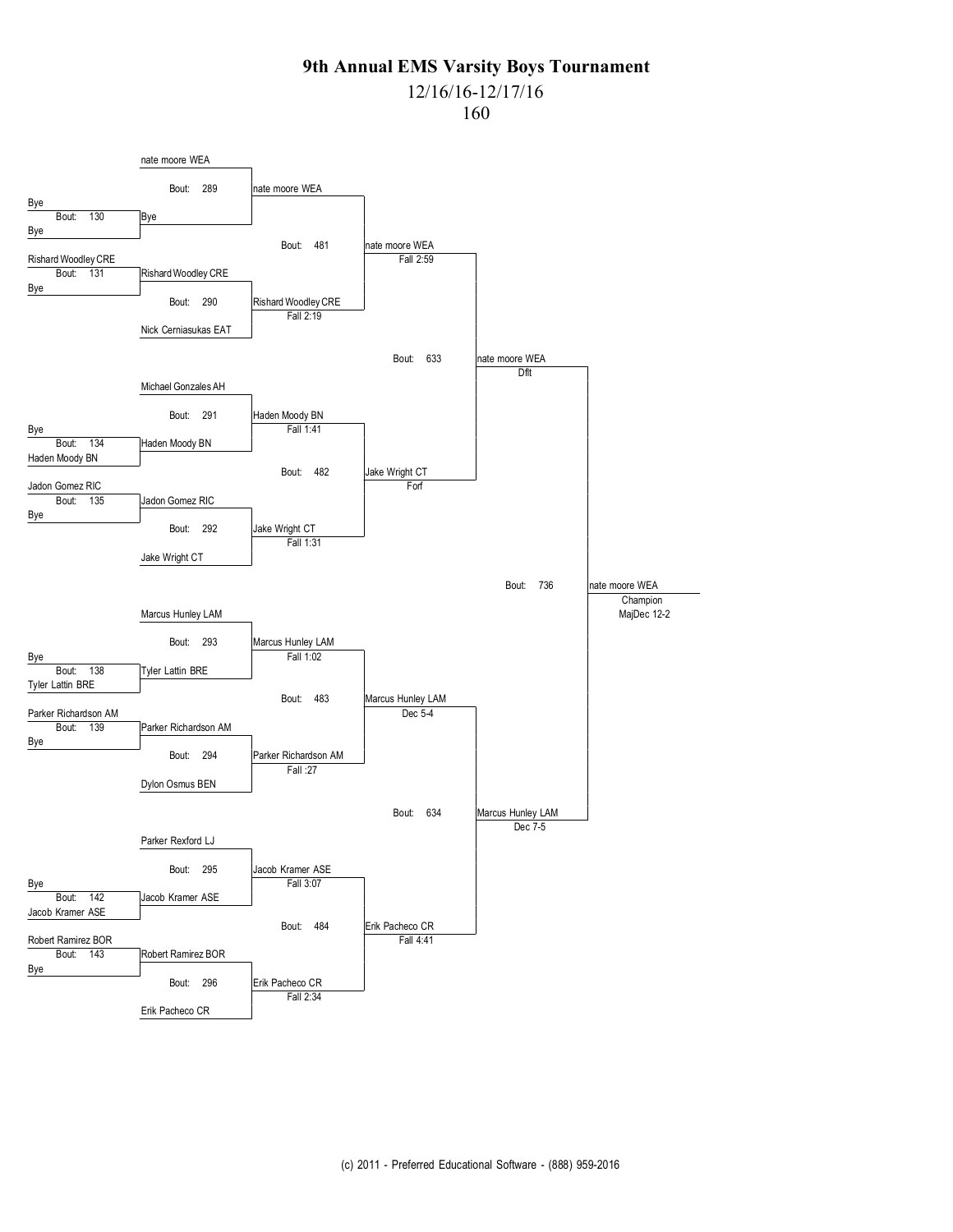## 12/16/16-12/17/16

160



- Place Winners - 1st nate moore WEA 2nd Marcus Hunley LAM 3rd Rishard Woodley CRE 4th Parker Richardson AM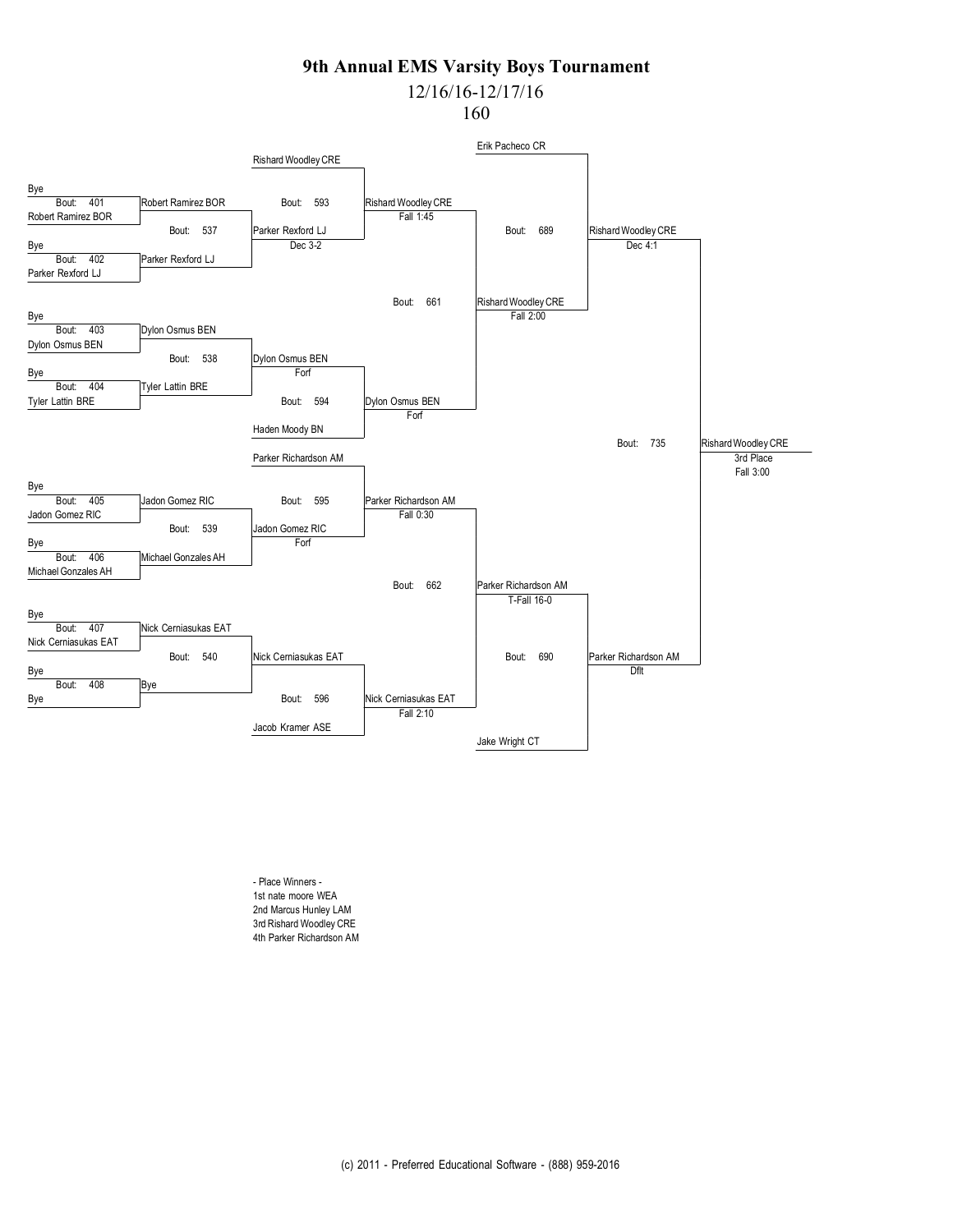# 12/16/16-12/17/16

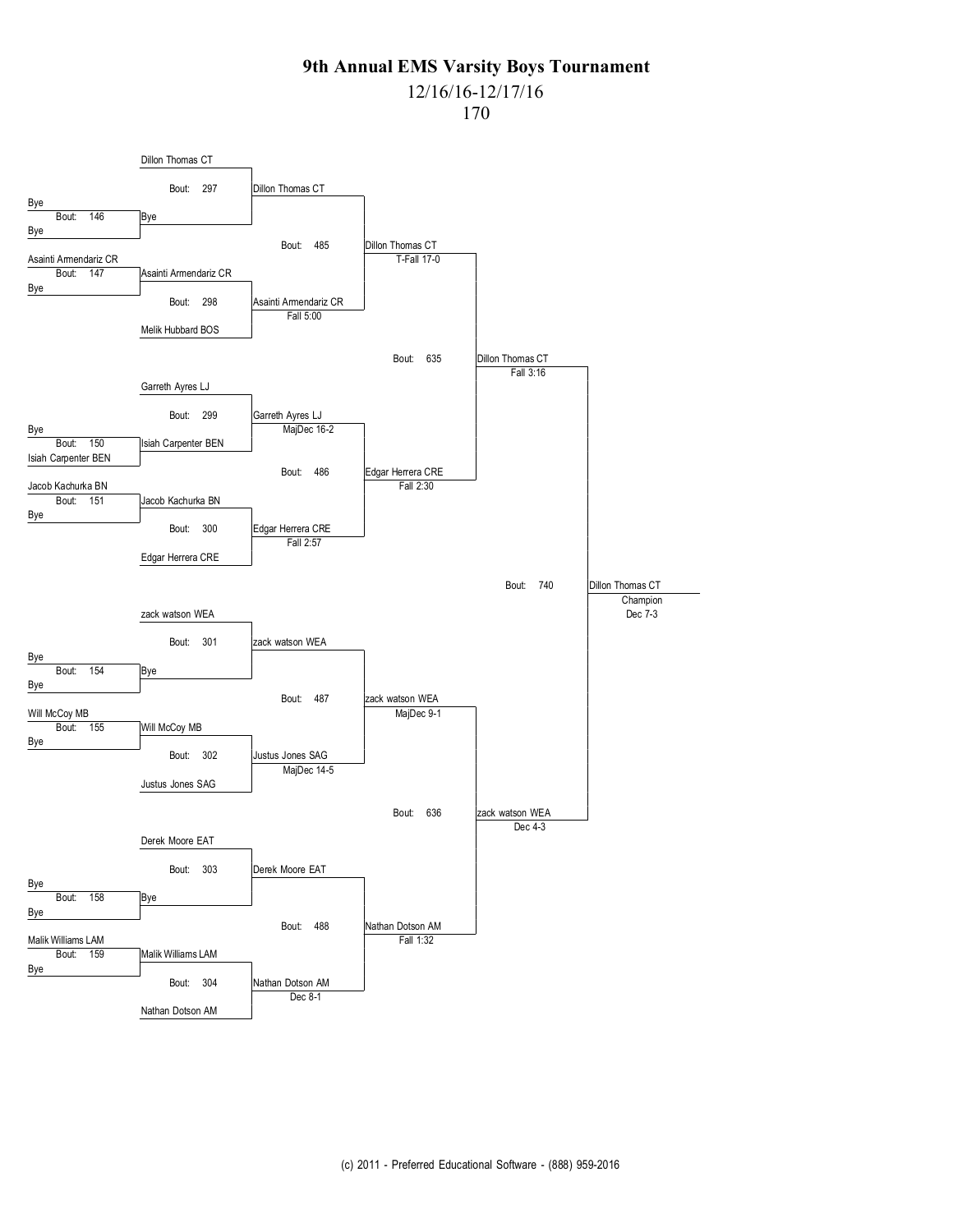# 12/16/16-12/17/16

170



- Place Winners - 1st Dillon Thomas CT 2nd zack watson WEA 3rd Edgar Herrera CRE 4th Nathan Dotson AM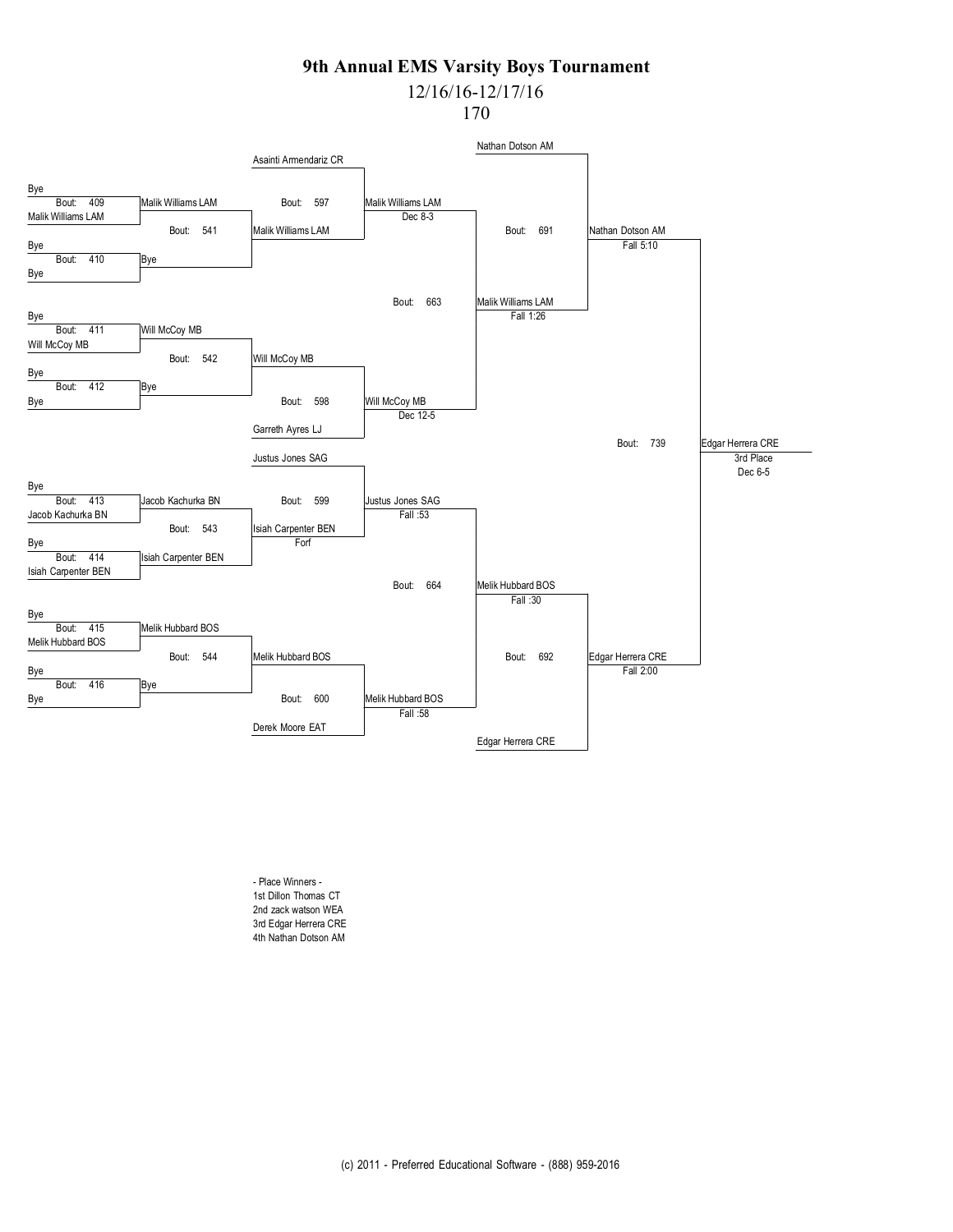# 12/16/16-12/17/16

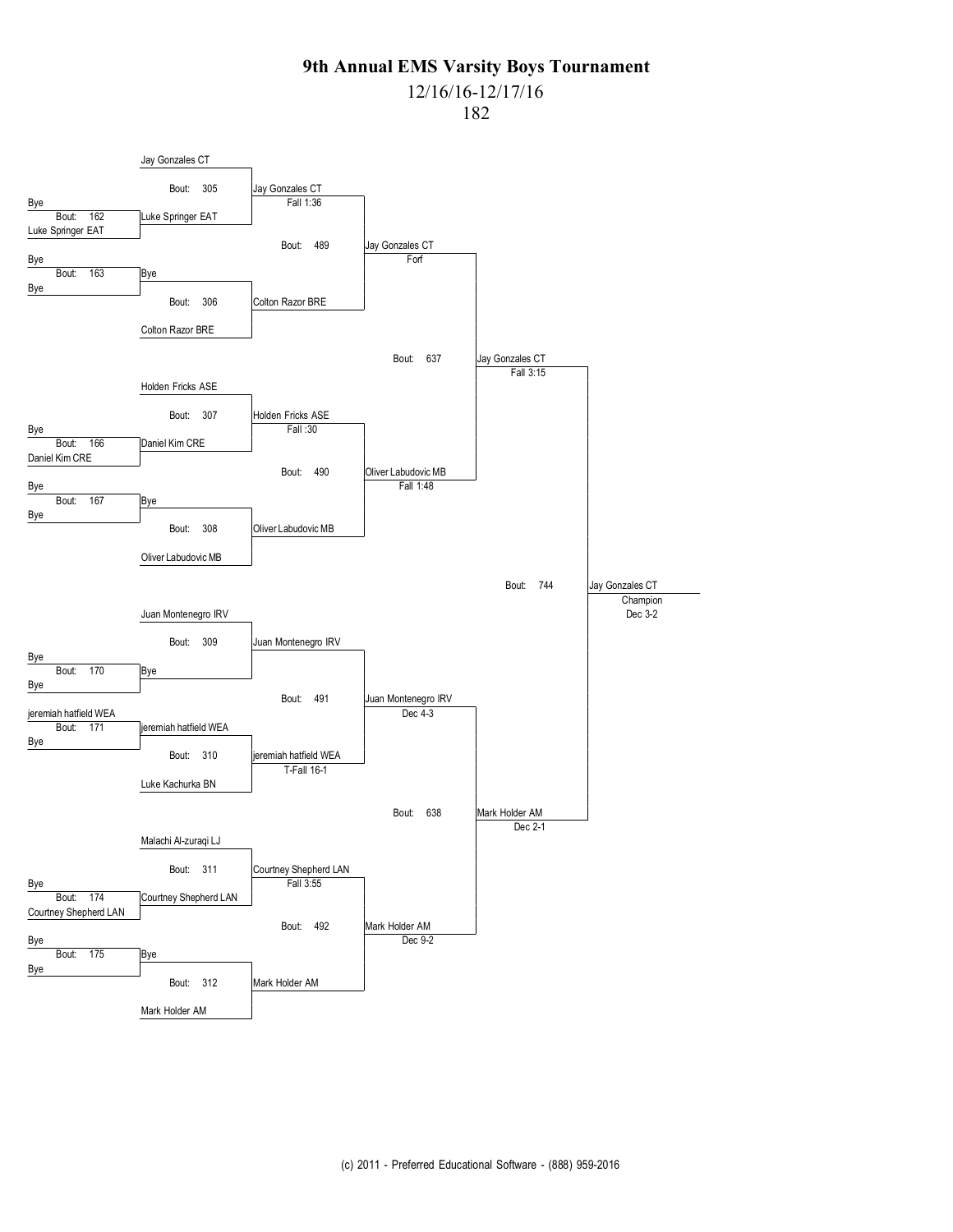# 12/16/16-12/17/16

182



- Place Winners - 1st Jay Gonzales CT 2nd Mark Holder AM 3rd jeremiah hatfield WEA 4th Juan Montenegro IRV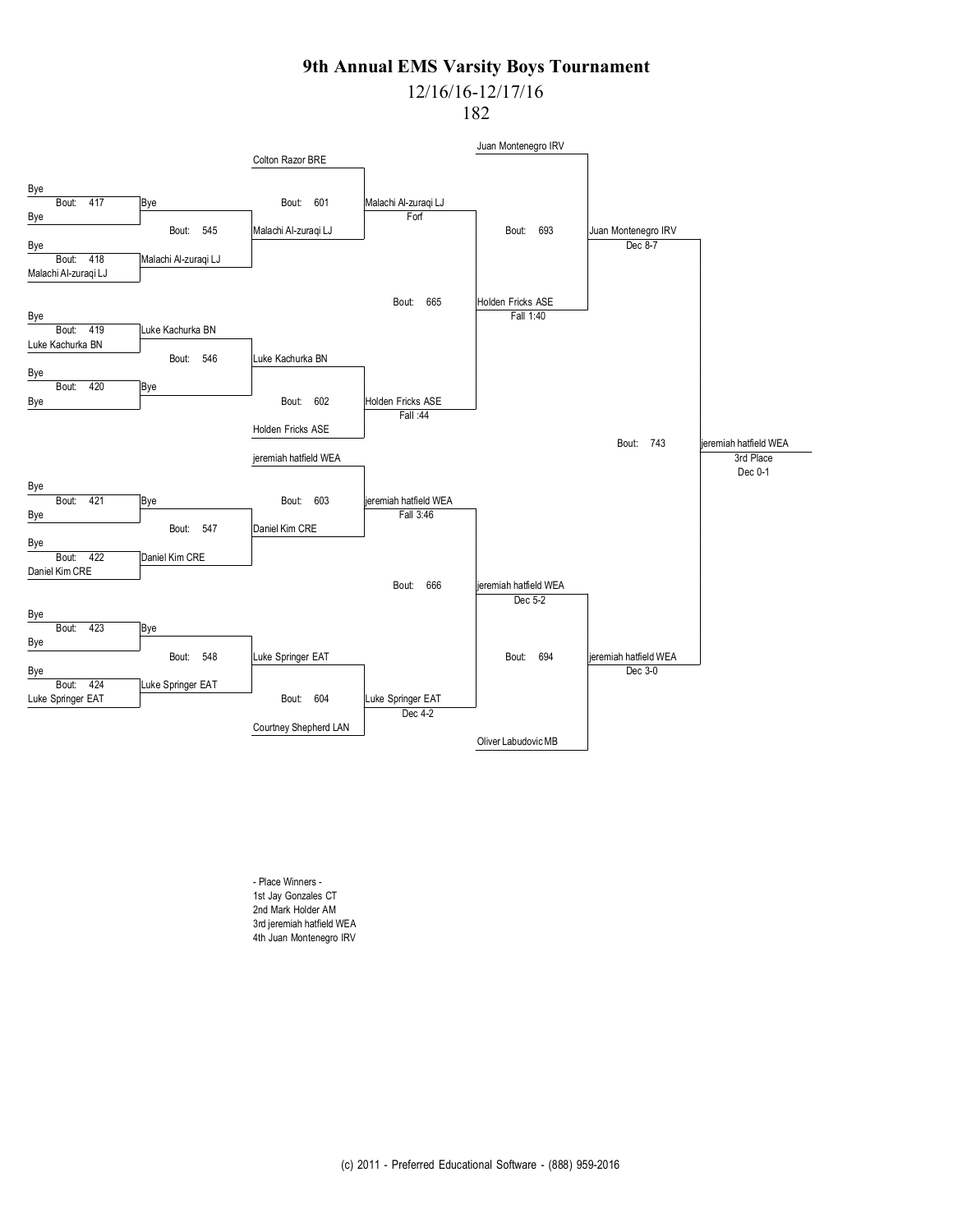# 12/16/16-12/17/16

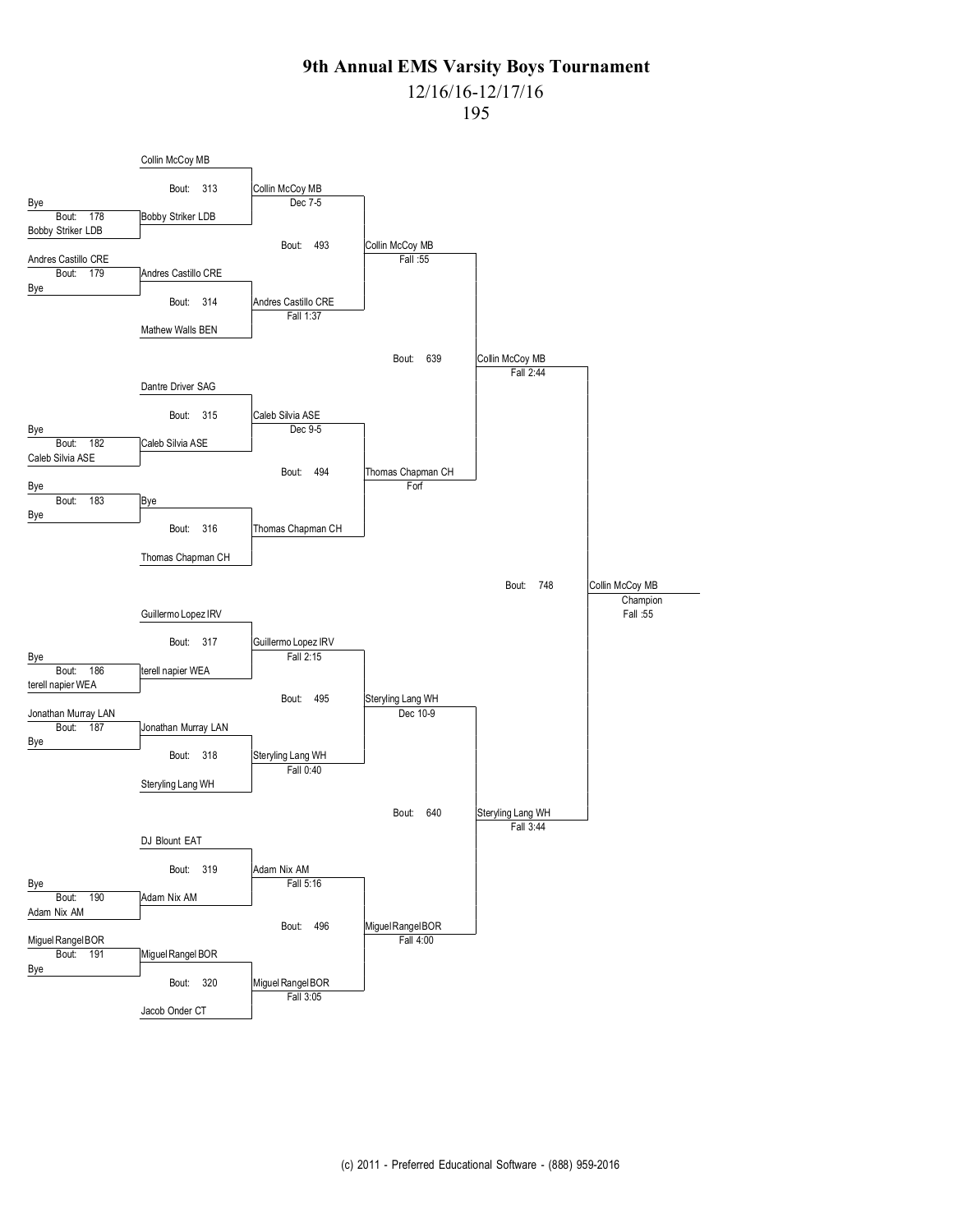# 12/16/16-12/17/16

195



- Place Winners - 1st Collin McCoy MB 2nd Steryling Lang WH 3rd Miguel Rangel BOR 4th Guillermo Lopez IRV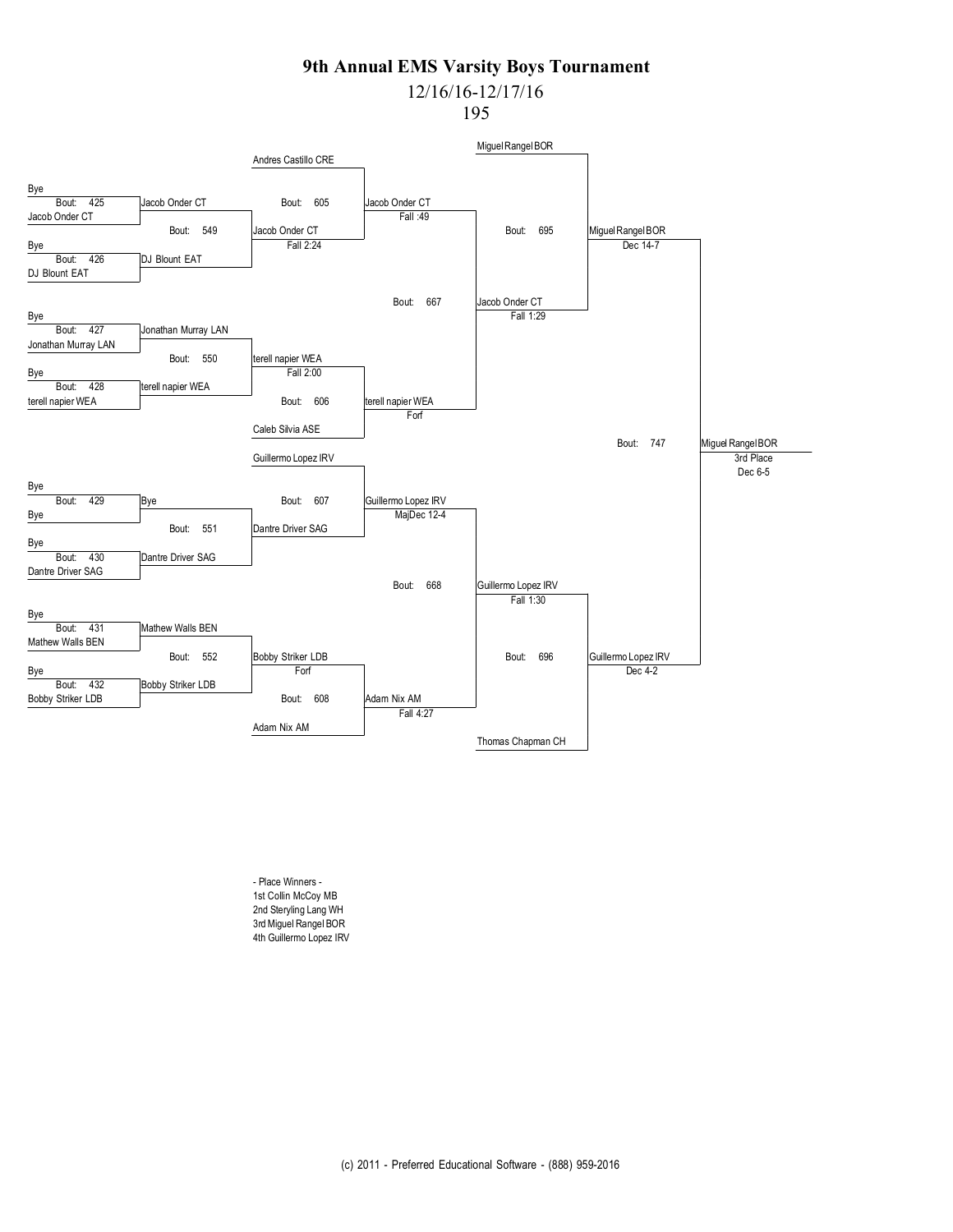### 12/16/16-12/17/16

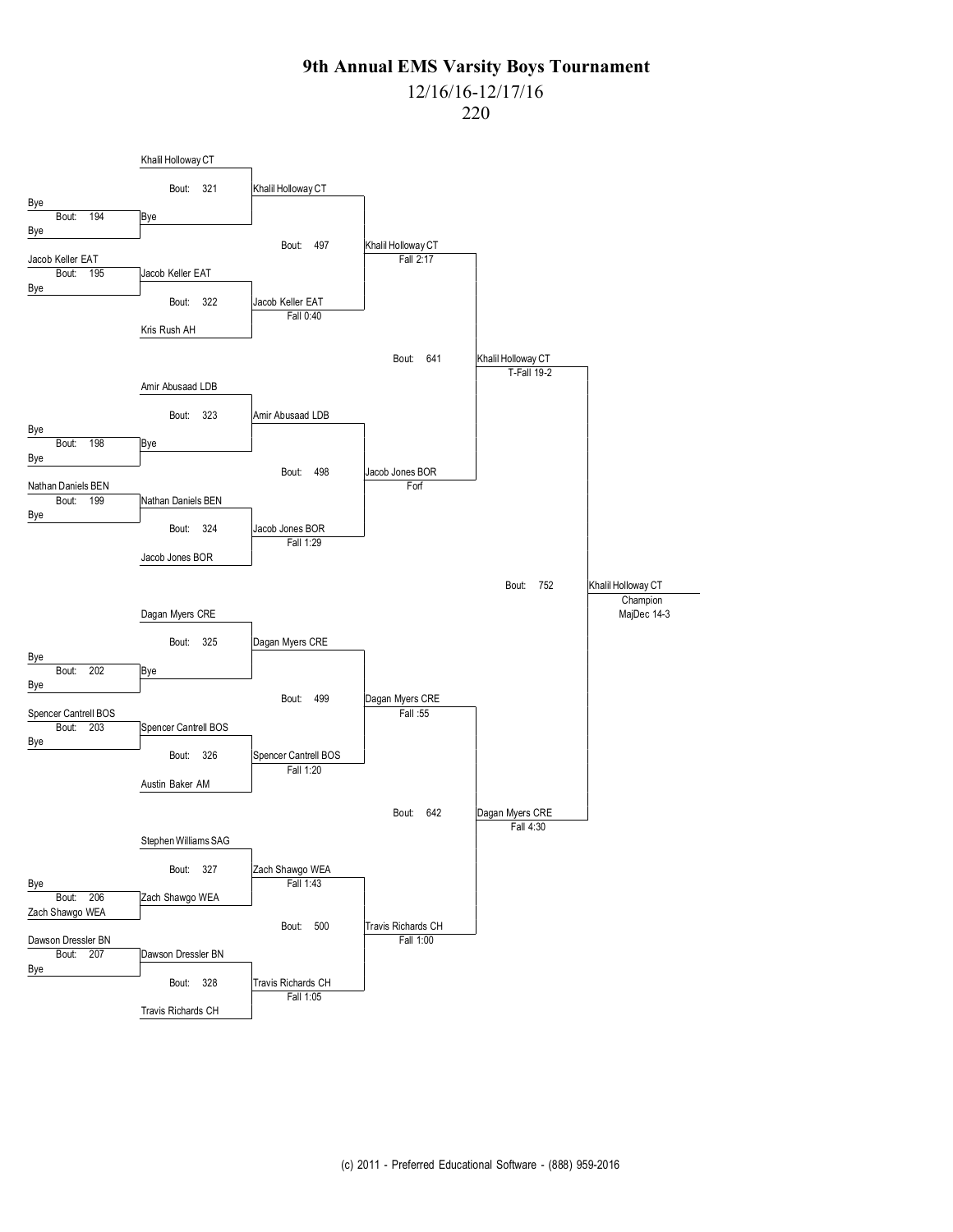# 12/16/16-12/17/16

220



- Place Winners - 1st Khalil Holloway CT 2nd Dagan Myers CRE 3rd Travis Richards CH 4th Zach Shawgo WEA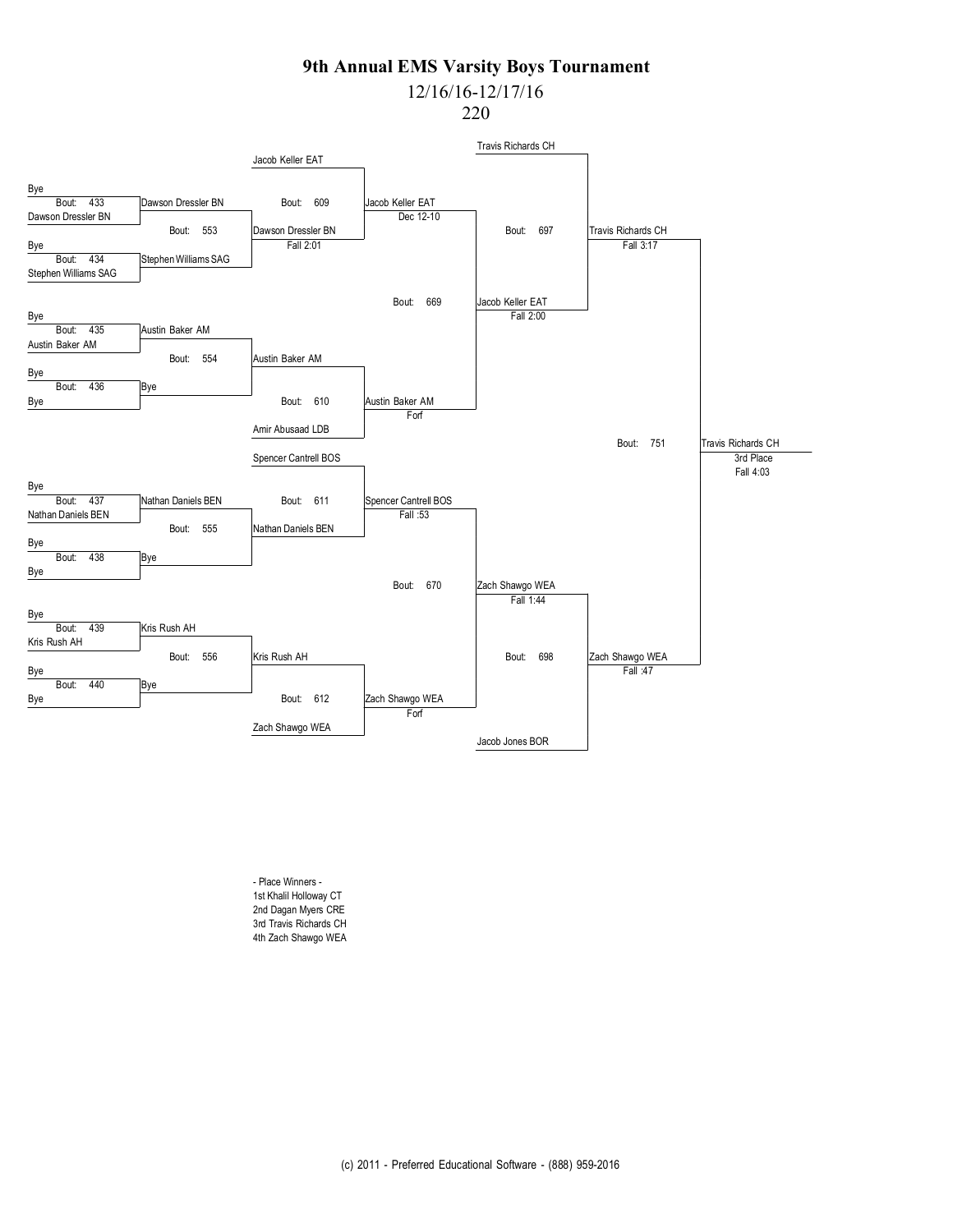### 12/16/16-12/17/16